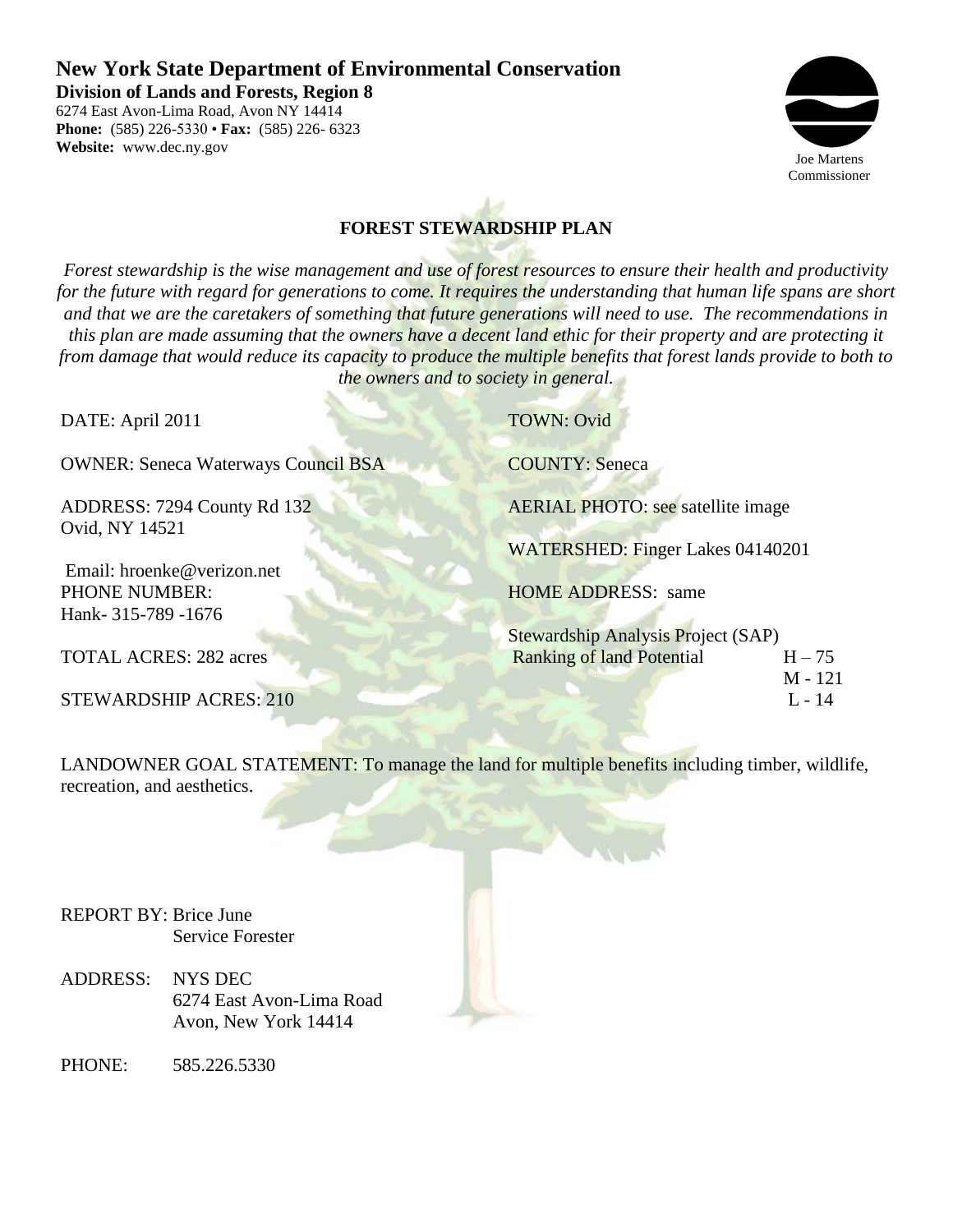# **PROPERTY DESCRIPTION**

This parcel contains native hardwoods, softwoods, and plantation softwoods. The property is on the north side of DEC Wildlife property and south of the golf course. This property offers recreational opportunities, and a variety of wildlife habitat. The entire parcel is 282 acres, of which 210 acres are forested, 2 acres are ponds, 63 acres are fields, and the last 7 acres are buildings and open space. Good road frontage provides access to the property and allow for recreational pursuits and timber management. The topography is partially flat with patches of wet soil, moderately sloped areas, and some steep ravines. Due to some steep areas and proximity to Seneca Lake BMPs must be followed during timber harvesting activities. Logging has been done three or more times in the last 20 yrs, parts of the property are under even aged management and some areas are under uneven aged. Some problems noted on the property are vines and invasive plants such as Honeysuckle, Multiflora Rose, and Japanese Barberry. The managers have expressed an interest in forest management. For more detail, aerial maps are included.

# **SOILS**

The majority of soils on the property are rated as good for timber productivity –Aurora silt loam 15- 25% slope, Aurora and Farmington soils 25 -70% slopes, Cazenovia silt loam 3 – 40% slope, Darien-Danley-Cazenovia silt loams  $3 - 8\%$  slope, Honeoye silt loam, 2-25% slopes, and Lima silt loam  $0 - 8\%$  slope make up the six soil types on the property. There is also a Federal land classification of Stewardship Analysis Potential (SAP), they categorize by a 1-3 ranking system. For soil information see www.websoilsurvey.nrcs.usda.gov

# **STAND DESCRIPTIONS**

The following is a description of the various forest stands found on the property. A stand is considered to be an area of the forest that is relatively uniform in species composition or age and can be managed as a single unit. At the top of each description the forest type is listed along with size class, level of stocking, site class and acreage. Please refer to the forest type map on the satellite image for stand delineations

Three size classes are recognized: (1) *Seedling-Sapling* [1"- 3"], (2) *Pole* [4"-11"] and (3) *Sawtimber* [12" and up]. Three categories are used for the level of stocking: (1)*Understocked*, (2) *Well-stocked*, and (3) *Overstocked*. An understocked stand would lose growth by not having enough stems to utilize the growing potential of the site adequately. An overstocked stand has too many stems in competition, and a corresponding reduction in the growth rate. A well-stocked stand represents a somewhat ideal density for realizing the growth potential on a site. Site class is a quality measure of the ability of the area to support tree growth. It is based on tree height at age 50 for natural stands and age 25 for plantations. Sites will be classified either *Poor, Good* or *Excellent.*

Timber Stand Improvement = (TSI)

Sample basal area points were taken in some of the stands with ocular estimates for species composition.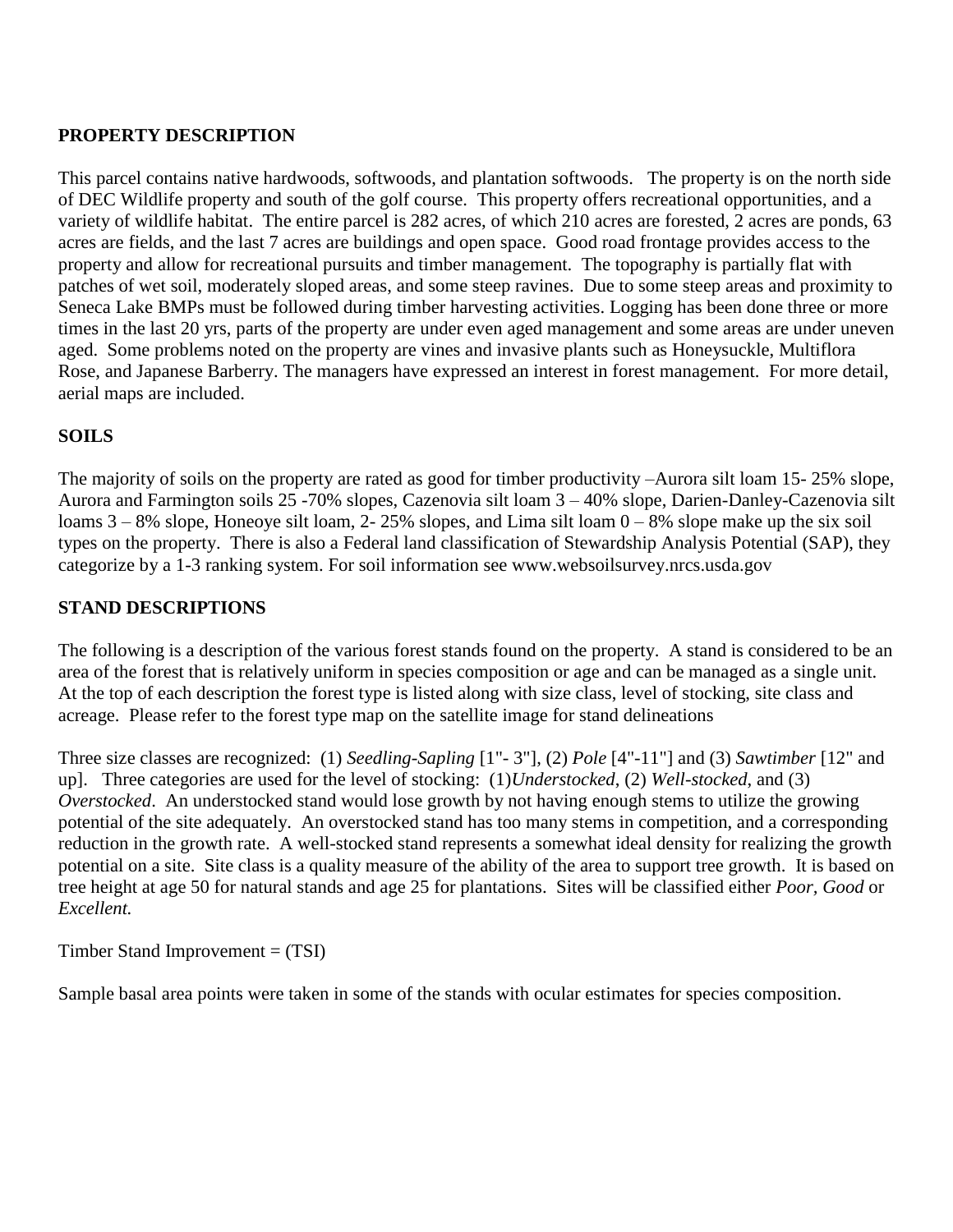## **Stand 1.**

### **Acres - 35; Poletimber stand; Site - good; well-stocked**

This stand is a Transition Hardwoods type stand that was mostly Oak Hickory in the past but now is heading into Northern Hardwoods. Tree species consist of Sugar Maple, Hickory, Red Oak, Red Maple, Ironwood, Beech, White Ash, White Pine, and Black Walnut. The stand has gone to an uneven aged management schedule with mostly poletimber and scattered sawtimber large hickory, white pine, and a few oak. Stocking is variable due to some 20 year old harvesting. The large white pines are great roosting trees for turkeys and raptors. Some of the larger trees could be harvested in the next harvest. Some timber stand improvement would be beneficial to remove cull and undesirable trees such as ironwood. Reevaluate in 7-10 yrs after thinning.

### **Stand 2.**

### **Acres - 15; Poletimber stand; Site - good; well-stocked**

This stand is Transition Hardwood heading towards Northern Hardwoods. Tree species consist of mainly Sugar Maple, Red Oak, Hickory, White Oak, Basswood, Red Maple, Beech, White Pine, White Ash, and Ironwood. The trees are mostly poletimber with scattered Sawtimber remaining. Stocking is variable due to some long past harvesting. TSI could be done to remove cull and undesirable species. Reevaluate in 7-10 yrs after thinning.

### **Stand 3.**

### **Acres - 27; Sawtimber stand; Site - good; well-stocked**

This stand is Mixed Hardwoods Hemlock consisting of Hemlock, Red Oak, White Pine, Aspen, White Ash, Soft Maple, Hickory, Sugar Maple, Black Cherry, White Oak, Cedar, and ironwood. Some areas were harvested in the past, trees are mostly Sawtimber or Poletimber. The understory contains high levels of Multiflora rose, Honeysuckle, and vines in places and should be managed accordingly. TSI and herbicide spraying of invasive plants may be needed to encourage desirable regeneration along with cutting and treating vines. Some low grade logging could be done during next harvest. Reevaluate in 7-10 yrs after thinning.

### **Stand 4.**

## **Acres - 5; Poletimber stand; Site - good; well-stocked**

The stand is partially failed Softwood Plantation transitioning to Hardwoods with camp sites mixed in. Species consist of White Pine, White Ash, Black Walnut, and Sugar Maple. Larger Walnuts were harvested in the past. Reevaluate in 7-10 yrs.

### **Stand 5.**

## **Acres - 57; Sawtimber stand; Site - good; well-stocked**

This stand is Mixed Hardwoods Hemlock consisting of Hemlock, Red Oak, White Pine, Tulip, White Ash, Soft Maple, Hickory, Sugar Maple, Beech, White Oak, Basswood, and ironwood. A few trees were harvested in the past, but steep slopes create difficulties for management. Trees are mostly Larger Sawtimber with good form and great heights. The stand is mostly ravine corridor throughout the property. Some minimal logging could be done during next harvest. Reevaluate in 7-10 yrs after thinning.

### **Stand 6.**

## **Acres - 11; Poletimber stand; Site - good; well-stocked**

The stand is mixed Softwood Plantation transitioning to Hardwoods with openings mixed in. Species consist of White Pine, Red Pine, Red Cedar, White Ash, Black Walnut, Red Oak, Ironwood, and Sugar Maple. Scattered trees were harvested in the past. Some TSI could be done by removing cull and working on spacing. Reevaluate in 7-10 yrs.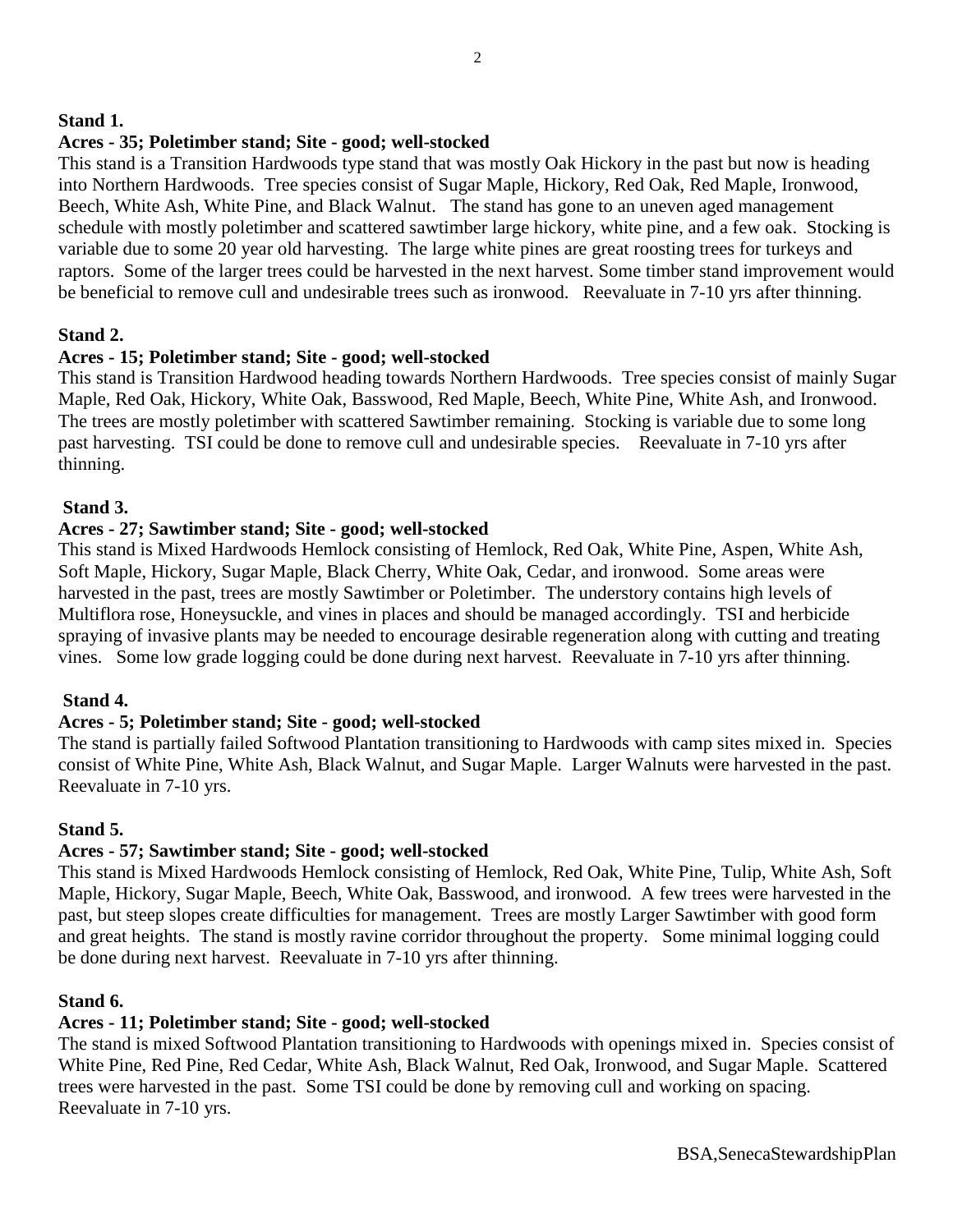### **Stand 7.**

## **Acres - 11; Poletimber stand; Site - good; well-stocked**

This stand is Mixed Hardwoods consisting of Red Oak, White Pine, Sugar Maple, White Ash, Soft Maple, Hickory, Black Cherry, Basswood, and ironwood. A few trees were harvested in the past, but mostly uniformly stocked. Trees are mostly larger poletimber and small sawtimber with good form and heights. Some TSI could be done to remove cull and work on crop tree release. Reevaluate in 7-10 yrs after thinning.

## **Stand 8.**

## **Acres - 4; Poletimber stand; Site - good; well-stocked**

The stand is partially Black Locust Plantation transitioning to mixed hardwoods consisting of Red Maple, Tulip, Red Oak, White Ash, and Black Walnut. Black locust would be a good source of posts and firewood if needed. Some crop tree release should be done along with cull removal. Reevaluate in 7-10 yrs.

### **Stand 9.**

### **Acres - 36; Sawtimber stand; Site - good; over-stocked**

The stand is a mixture of Softwood Plantations consisting of Norway Spruce, White Pine, Red Pine, Scotch Pine, Larch, White Ash, Aspen, Red Oak, Ironwood, and Sugar Maple. Some variation in size exists between sawtimber and poletimber. Some thinning should be done by removing every third row in stands where the rows are evident and every third tree in area where rows are not clear. Thinning might be able to be done commercially if local markets are found. Reevaluate in 7-10 yrs.

### **Stand 10.**

## **Acres - 3; Poletimber stand; Site - good; well-stocked**

This stand is Black Walnut type consisting mostly of Black Walnut. Trees are mostly large poletimber transitioning to sawtimber. No work is needed at this time. Reevaluate in 7-10 yrs.

### **Stand 11.**

### **Acres - 3; Poletimber stand; Site - good; well-stocked**

The stand is Softwood Plantation with openings mixed in. Species consist of Norway Spruce. No work is needed at this time. Reevaluate in 7-10 yrs.

### **Stand Young Plantation.**

### **Acres - 3; Seedling sapling stand; Site - good; under-stocked**

The stand is Softwood Plantation with openings mixed in. Species consist of Norway Spruce, White Spruce, Red Cedar, and White Pine. No work is needed at this time. Reevaluate in 7-10 yrs.

**Fields: 63 acres**

**Buildings and open space: 7 acres**

## **Environmental Quality Incentives Program (EQIP)**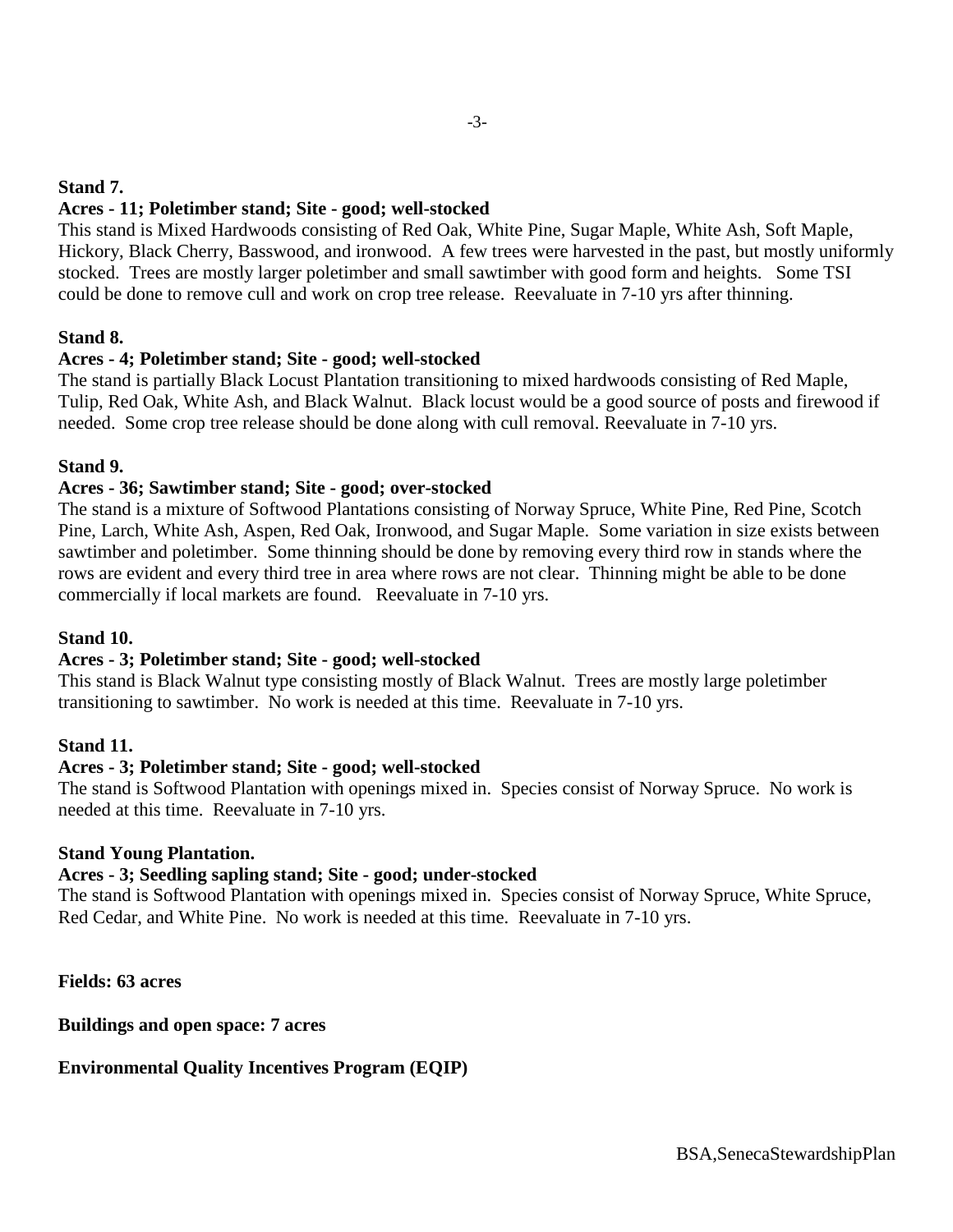-4-

They are administered by the Natural Resource Conservation Service in Seneca County (315 568 6346 ex. 191) or see the national website at<http://www.nrcs.usda.gov/programs>

**EQIP 666 - Thinning** - some areas could benefit from TSI, and some with spraying.

**EQIP 655 - Forest Trails and landing improvement -** trails could have water bars added to reduce erosion.

# **RARE AND ENDANGERED SPECIES**

A check of the Natural Heritage database found no threatened species to be present on the property.

# **ARCHEOLOGICAL SITES and HERITAGE AREAS**

A search of the NYS Office of Parks, Recreation & Historic Preservation (OPRHP) database found 50% of archeological significance on the wooded part of the property. Typical forestry management operations are not likely to be curtailed within these designated areas. However, contacting the OPRHP prior to any substantial land use changes to ascertain their impact is advisable. The OPRHP general number is 518-237-8643 and their website

that contains an interactive map for archeological and historic sites is http://www.nysparks.state.ny.us/shpo/resources/index.htm

# **SOIL AND WATER PROTECTION**

Generally, forest management activities are exempt from the Environmental Conservation Law that regulates fresh water wetlands. However, road building (placing fill in a wetland), drainage activities, clear cutting, or building dwellings in a wetland or within 100 feet of a wetland all require permits. Consult a DEC wetland specialist for wetland boundary delineation or when planning any major disturbance in a wetland. By applying the Timber Harvesting Guidelines for New York, and following Best Management Practices (BMP's), soil and water resources can be protected.

Research has shown that it is not the act of cutting trees or their absence that causes erosion. Studies made to date estimate that 90 to 95 percent of erosion results from exposed soil in roads and from concentrated water runoff on poorly drained soils[.http://www.dec.state.ny.us](http://www.dec.state.ny.us/)

For wetlands information see [www.boquetriver.org](http://www.boquetriver.org/adoptwatershed2)

Federal regulations are administered by the Army Core of Engineers see www.wetlands.com/regs/tlpgeola.htm For DEC regulations see [www.dec.state.ny.us](http://www.dec.state.ny.us/)

# **WILDLIFE HABITAT**

The potential for wildlife species is linked to the combination of environmental factors, such as food, water, cover, and their spatial distribution, that a given species needs to survive and reproduce in a given area. Each species has unique habitat requirements. Food sources include fruit and nuts, foliage, wood, insects and other animals. Cover includes hiding places that provide animals with protection from weather, predators, or other dangers. Specialized types of cover include breeding cover, escape cover, resting cover, and travel cover. Sources of water are streams, ponds, temporary pools and springs.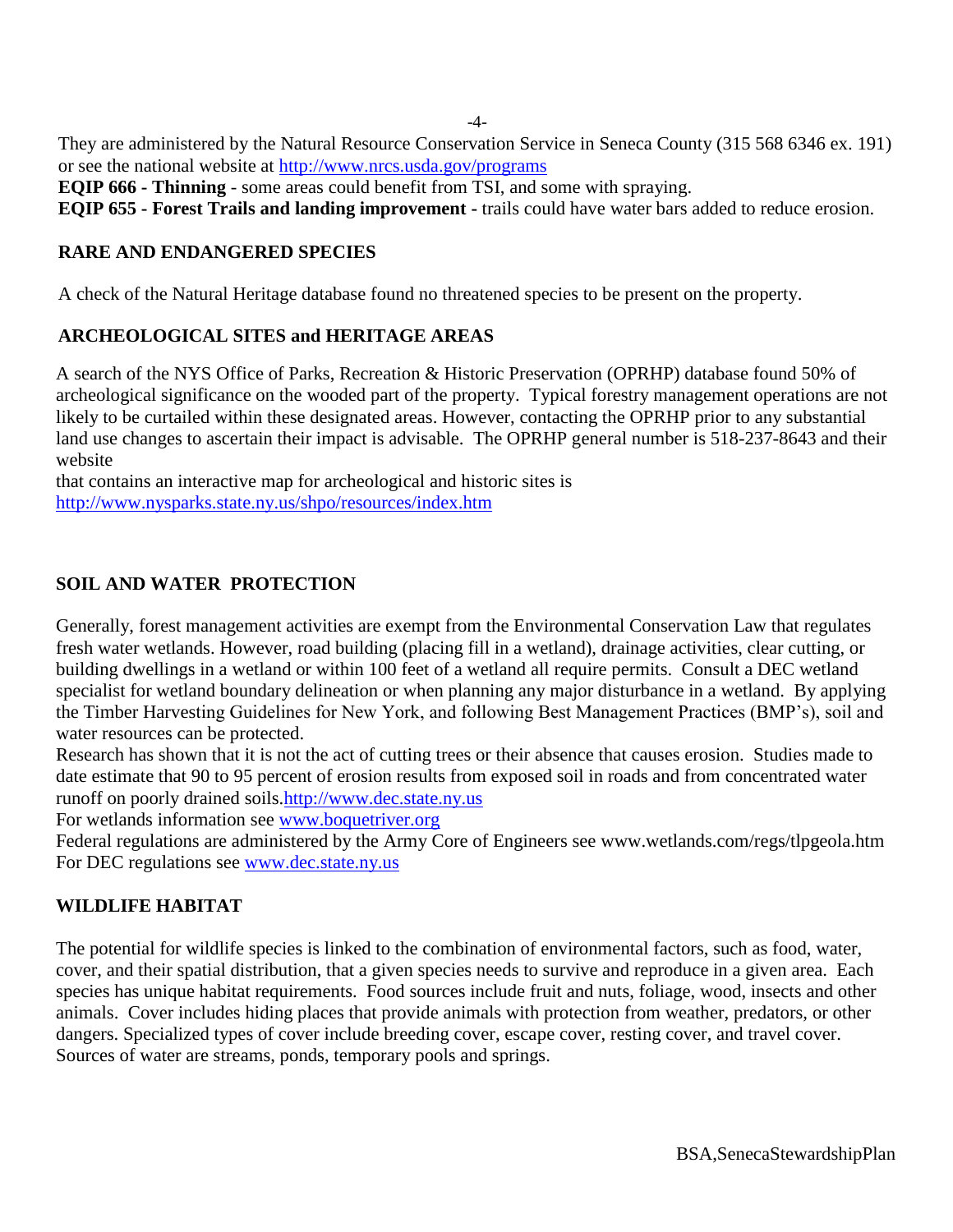To increase species richness (the number of different species) in your forest, it is important to increase both horizontal and vertical diversity to provide as varied a habitat as possible. Horizontal diversity is the intermixing of plant communities across a large area. For example, a northern hardwoods community, a grass community, and a spruce/fir community located near each other creates a high degree of horizontal diversity. Vertical diversity occurs when there are many layers of plants. For example, moss on rocks, vines over logs, flowers and grasses, small bushes and tree seedlings, saplings and other small trees, and tall trees, all growing in a small area create many layers.

If you have a small area and you are interested in species richness, it is especially important to consider the surrounding area. The forest cover type on your property may be unique and by modifying it, you could decrease the overall richness of your neighborhood. Or, if your cover type is the same as your neighbors, changing it could increase the diversity considerably.

Proper forest management benefits many species of wildlife by creating more diverse habitat, increasing food producing plants and creating cover. The landowner can improve wildlife on the property by accomplishing one or more of the following projects:

*1.* Creating Brush Piles - These will serve as cover for small mammals, especially snowshoe hare, birds and reptiles and amphibians. Piles can be created from limbs and logging debris.

*2.* Releasing and Caring for Apple and other Fruit Trees - These trees are an important source of food for many species of wildlife. By releasing them from competing, their wildlife value will be prolonged. *3.* Den and Cavity Tree Preservation - Many species of birds and mammals require cavities in dead or living trees for nesting or shelter. The number of these trees can be a limiting factor in the number of bird and wildlife species found on the property. Snag trees may already be present on the property or they can be created by girdling trees.

*4.* Nest boxes and other nesting structures installed by the landowner can provide additional cover.

*5.* Trees, shrubs and vines that have wildlife value can be planted as food sources. Seeds of herbaceous plants can be sown.

*6.* Creating and Maintaining Openings - These will serve to enhance both the horizontal and vertical diversity of the property. Openings are dominated by shrub and herbaceous plant growth. Openings can be created during harvesting activities or by cutting trees and leaving them. Downed trees provide additional cover for small mammals, reptiles and amphibians.

# **FISHERIES HABITAT**

The management practices that occur on individual parcels have the potential to affect fisheries and water quality on other properties in the watershed. Utilization of Best Management Practices can prevent a negative watershed and fisheries impact. Further advice or guidance can be obtained by the DEC Fisheries Department at 226-5343. Every property does not contain fisheries habitat.

# **RECREATION AND AESTHETICS**

The development of access roads and trails, which are important in managing for forest products, can also be used for hiking, skiing, nature interpretation, or other recreational pursuits. Seeding these trails and roads with native grasses can increase the aesthetics and be valuable to wildlife. Areas that have served as log landings, when properly located and seeded, can be effective food plots for wildlife and parking/turnaround areas for recreational use. Thinning, when timed properly, will allow the trees to grow at faster rates, becoming larger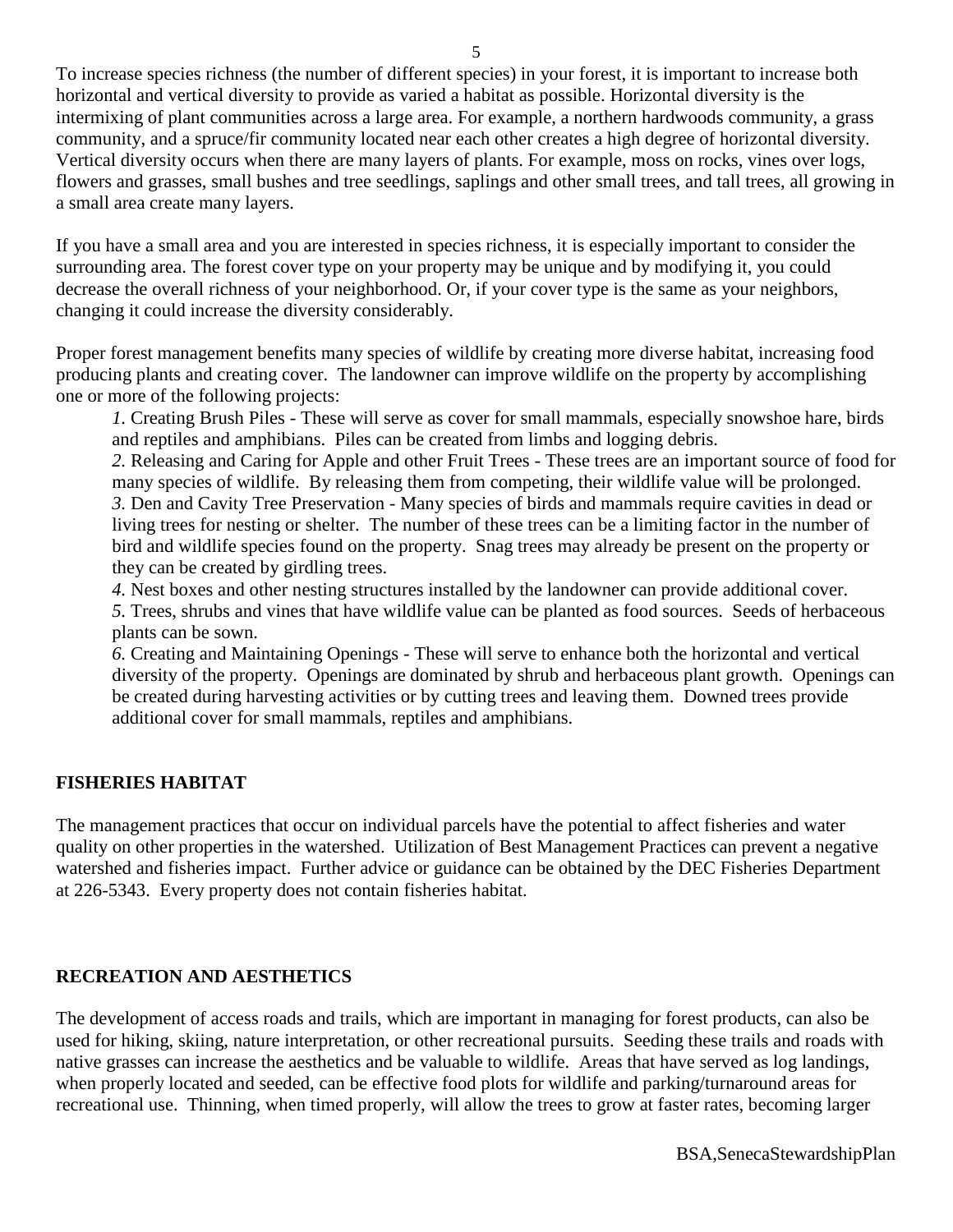and creating a more aesthetically pleasing woodlot. Retaining the services of a forester is highly recommended to ensure that the work be carried out with proper management and care to protect future recreation and aesthetic values. Recreational opportunities are as varied and diverse as the many individuals owning forest land; the landowner's objectives and goals will dictate the possible recreation and aesthetics scenarios.

## **FOREST HEALTH**

A healthy forest is more likely to be compatible with forest stewardship plans than an unhealthy forest. Just like people, healthy forests are better able to resist damaging agents than unhealthy ones. Agents that cause damage to individual trees include insects, diseases and wildlife pests, along with adverse weather events and undesirable activities by people, such as wounding of trees and air pollution. Types of damage range from reduced visual quality, deformity, growth loss, or wood destruction, to dying back of branches or premature mortality. The extent of damage ranges from a few trees to whole forest stands. When a few trees are affected the forest remains healthy, but when most of the trees are damaged the forest is at risk.

Most insects, diseases, wildlife and weather events are part of a set of natural forces changing your forest. Some of these are beneficial or do not cause much damage. Others are extensive and cause severe damage (for example, insect outbreaks). Maintaining the health of the forest to help prevent serious damage is something to keep in mind. Preventive care will help ensure that the forest provides the desired benefits.

Maintaining the health of the forest is important to help prevent damaging problems from interfering with the benefits received from the forest. Consider the following general guidelines to maintain forest health:

- 1. Consider that some amount of damage from disease, wildlife pest, insects, and weather is normal and can be beneficial to the overall health of the forest.
- 2. Remove excessive numbers of over mature, weak or damaged trees that are most likely to be affected by damaging agents. However, consider that some of these trees are beneficial to certain wildlife species.
- 3. Encourage mixtures of tree species to minimize damage from problems that attack specific types trees.
- 4. Discourage tree species that are not well adapted for the climate and soil properties in the area.
- 5. Maintain a density of trees that provides them with adequate growing space.
- 6. Avoid wounding your trees and compacting the soil during treatments and recreational activities.
- 7. Prevent livestock from grazing in the woods.
- 8. Avoid implementing treatments during or soon after events like droughts or outbreaks of insects or diseases.
- 9. Stay informed of pest alerts and current problems.
- 10. Monitor the forest frequently for symptoms of damaging agents.
- 11. Consider utilizing pest suppression programs recommended by the state or county forestry agency.
- 12. Support regulations geared toward reducing the spread of non-native pests, and reducing levels of air pollution.
- 13. Follow quarantine regulations for specific pests and their host plants.
- 14. Salvage dead or damaged trees after a problem occurs.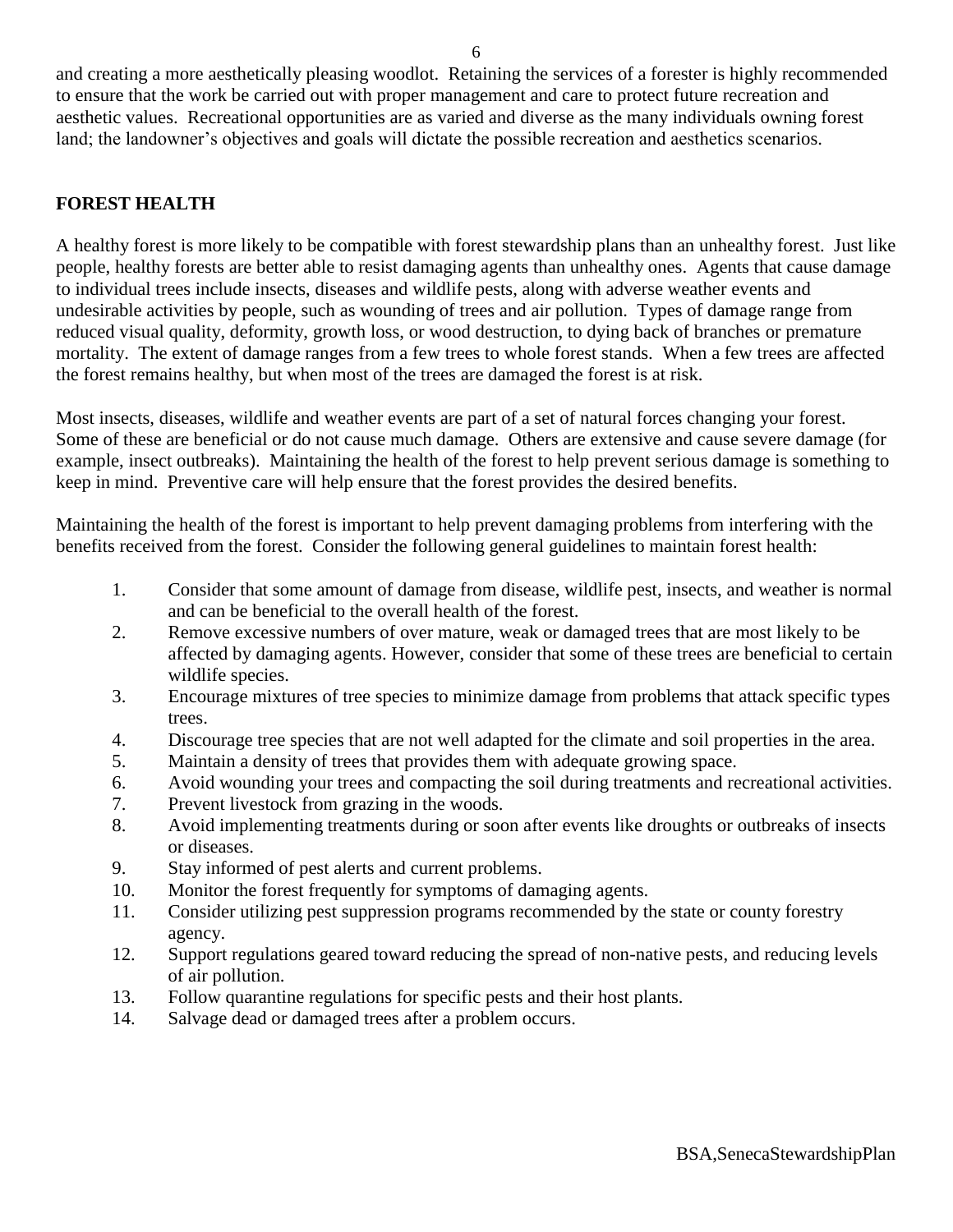**American Tree Farm System -** consider joining; for more information contact your DEC service forester or NYS Tree Farm 800-836-3566

**New York Forest Owners Association -** consider joining - see brochure enclosed with your management plan. **Conservation Reserve Program, Wetland Reserve Program, Wildlife Habitat Improvement Program** these programs are available to landowners to assist them in undertaking projects on their property by providing technical advice and financial assistance. They are administered by the Natural Resource Conservation Service in Seneca County (315 568 6346 ex. 191) or see the national website at<http://www.nrcs.usda.gov/programs/>

*As owner(s) I(we) agree that this stewardship plan reflects my(our) goals and objectives for management of this property.*

*Signature Signature*